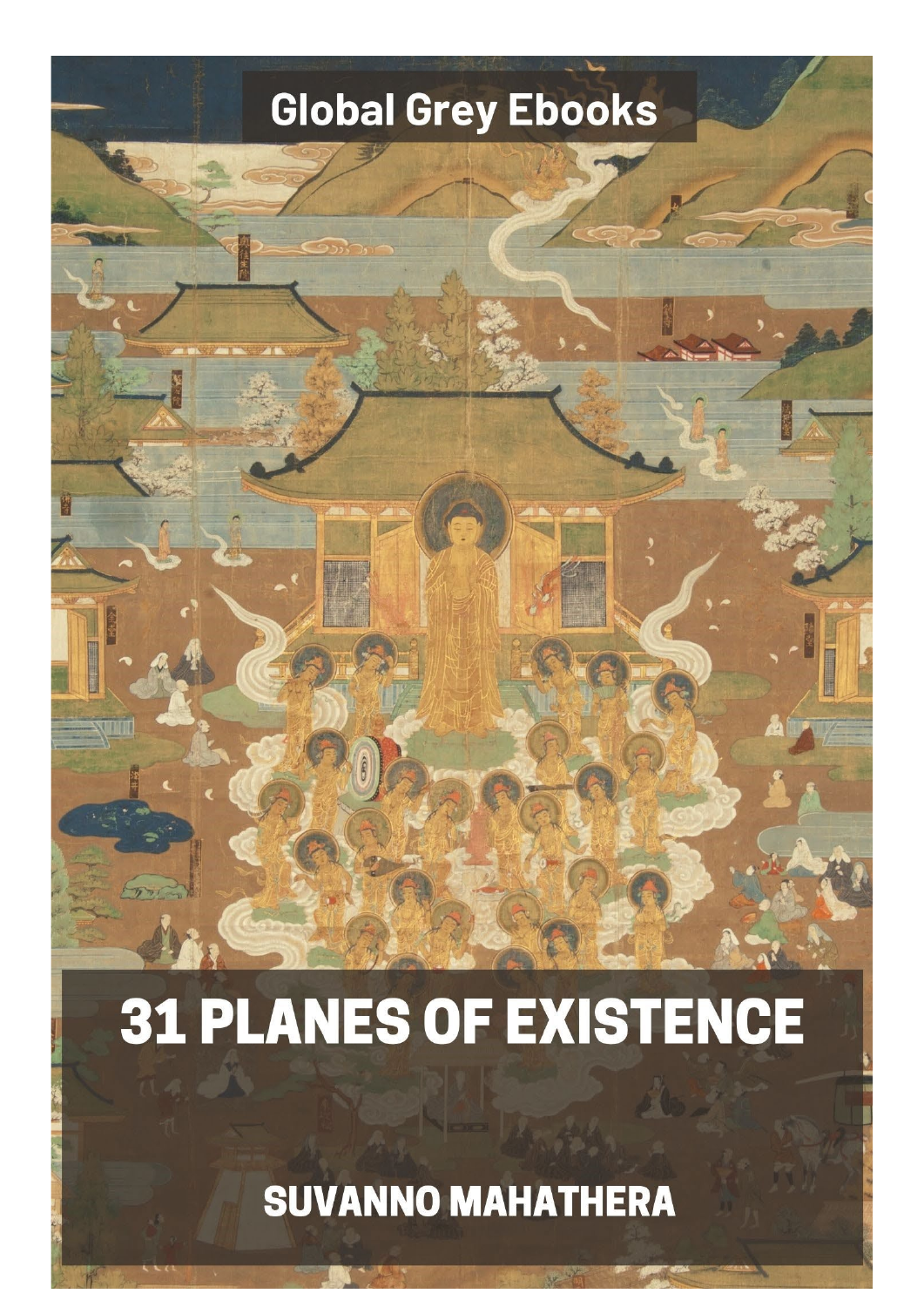## **31 PLANES** OF EXISTENCE

**SUVANNO MAHATHERA**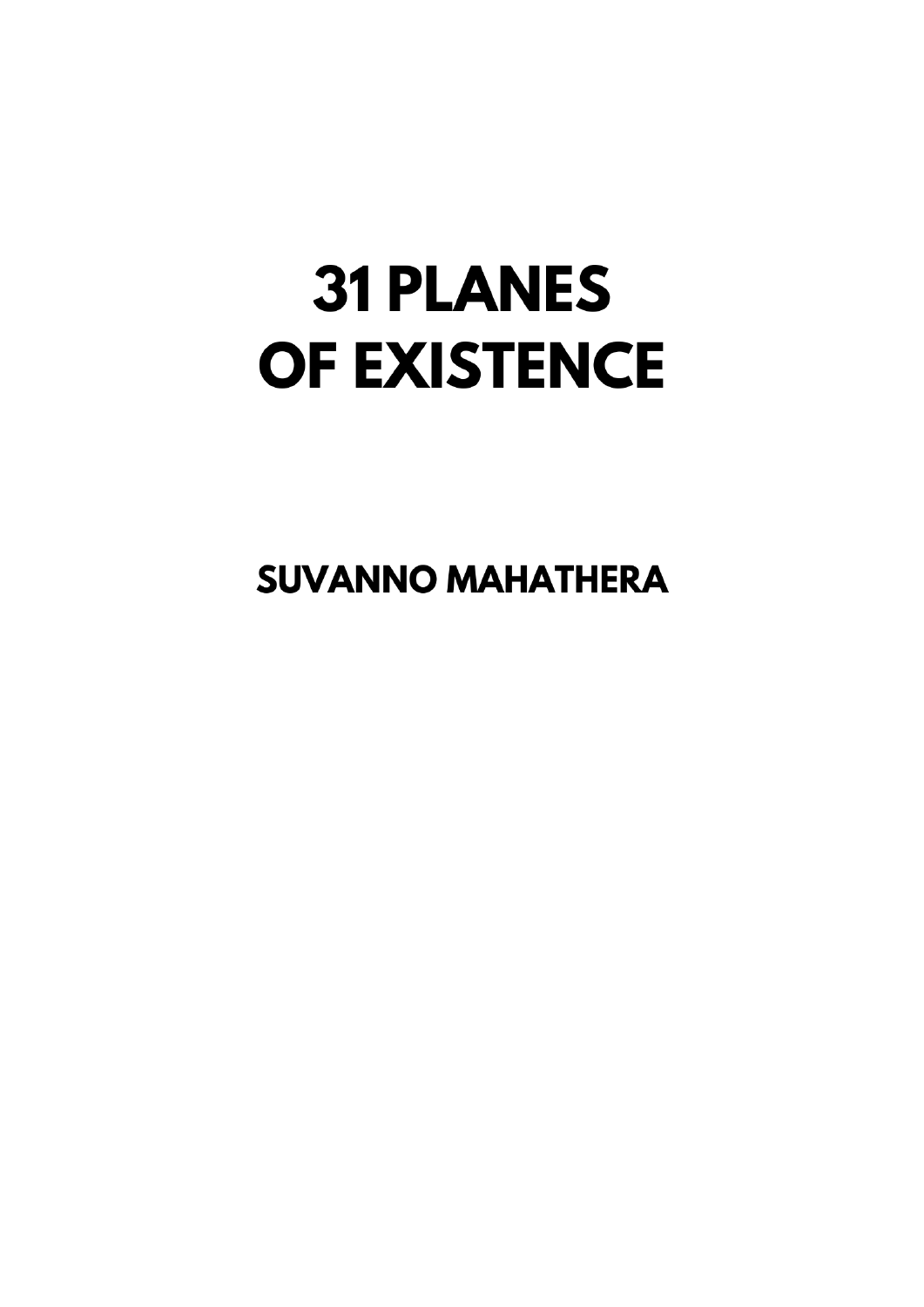

31 Planes of Existence by Suvanno Mahathera. This ebook edition was created and published by Global Grey on the 25th March 2022. The artwork used for the cover is 'Taima Temple Mandala' painted by an unknown artist. This book can be found on the site here: [globalgreyebooks.com/31-planes-of-existence-ebook.html](https://www.globalgreyebooks.com/31-planes-of-existence-ebook.html) ©Global Grey 2021 [globalgreyebooks.com](https://www.globalgreyebooks.com/)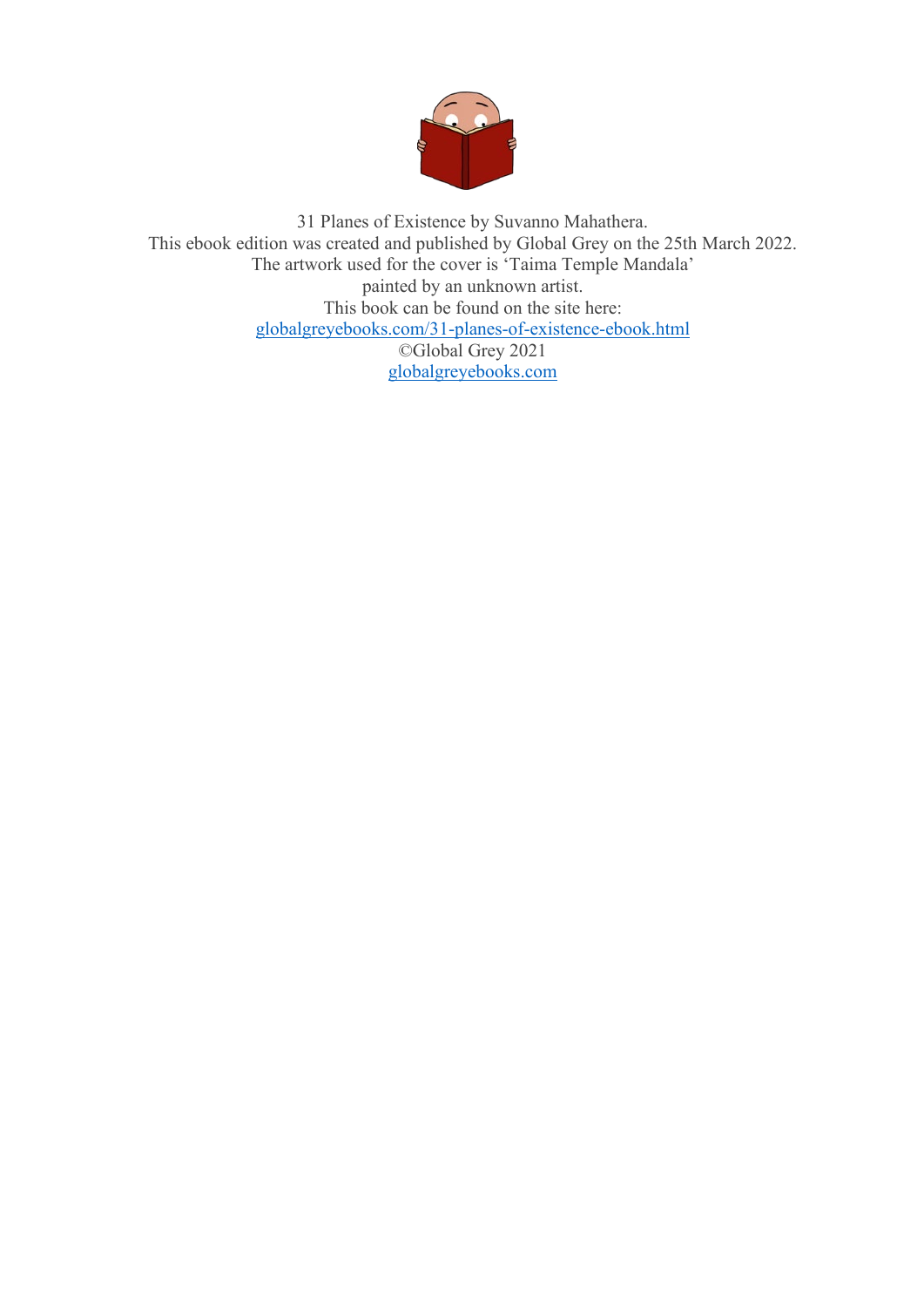## **Contents**

**[Introduction](#page-4-0)** [The Thirty-One Planes of Existence](#page-8-0) [Kama-loka \(The Sensuous World\)](#page-11-0) [Rupa-loka, Form Realms \(The Fine Material World\)](#page-15-0) [Arupa-loka, Formless Realm \(The Immaterial World\)](#page-17-0)